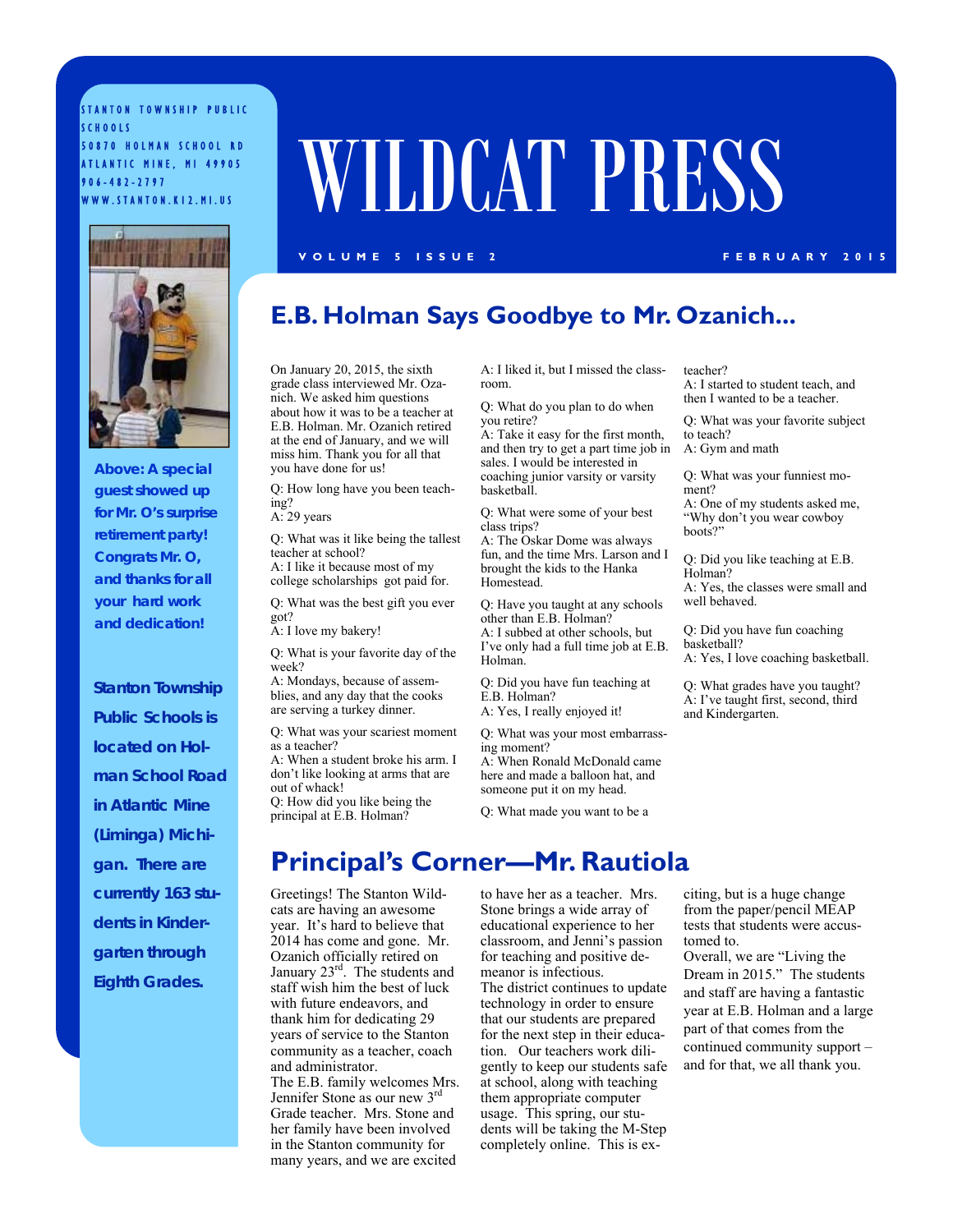#### **PAGE 2**



## **Kindergarten in Action!**

It has been a busy month in kindergarten. Students are beginning to take their letters and sounds and writing words and sentences. I am so proud of their effort. They are also starting to do addition and have grown academically by leaps and bounds. The 100th day of school is right around the corner as well as their Valentine's Day party. We also just went into the Star Lab to view stars and constellations. This is a great opportunity for our students!



*Above: The kindergarteners dressed in their pajamas for our Christmas program performance of The Polar Express. We sang beautifully and had a blast! Santa even came afterward!* 



**Leaving the Senior Center after Christmas caroling.**



**Eddy brought in a** *giant* **carrot to share. It was pretty cool!** 

## **First Grade**

**The School Store—by Kylie and Brogan:** The school store is a cart and has stuff in it like fruit snacks and school supplies. You can get blue tickets if you help people or bring in balls from recess. With blue tickets, you can buy stuff from the school store. Blue tickets are worth 25¢.

**Thanksgiving Feast—by Tori and Cade:** At the Thanksgiving feast we ate popcorn, dried apples, dried cranberries, and nuts. We made Pilgrim hats. We arranged the desks differently so the second grade could join us. We also read a book about popcorn and different kinds of corn. The second graders were dressed as Indians and we sat down in mixed boy-girl order. **Snowshoeing—by Ray:** Snowshoeing was really fun! We walked around the school. Snowshoes keep

you on top of the snow. We looked for tracks. We found rabbit tracks, small tracks, and big tracks. **Christmas Program—by Diana and Kirby:** We did a play called The Polar Express. The first graders, second graders, and the third graders all sang together. We wore pajamas and socks. Santa came to visit and he gave us bags with candy and prizes in them. It was fun!! **Nick the Tricky Elf—by Greyden and Elaina:** Nick the elf came to the first grade room in December. Nick the tricky elf hid stuff on us. Once he hid the checker pieces in our desks! He even moved our desks around, so everyone was sitting in the wrong desks all day! Nick the tricky elf made a tower out of plastic cups. He also made a Christmas tree made out of rubber bands and he hung Christmas lights around the classroom. He brought a plastic tree to school and hung

things on it like scissors and fly swatters. Nick was such a silly elf! **Eric Carle Books—By Josie and Myles:** This year we read some Eric Carle books. Some of the books we read were Hello Red Fox, 10 Little Rubber Ducks, The Very Busy Spider, Brown Bear, Brown Bear, What Do You See?, Mr. Seahorse, and A House for Hermit Crab. The book Hello Red Fox is about a frog and his mom. It is the frog's birthday and he has his friends come over. When they come over, his mom thinks they are not the right color and he says, "Mama frog you have not looked at it long enough We made our own book just like Eric Carle's. It is called What Do You See?. Everyone in the class made a picture for it. *Special thanks go out to our sixth grade helpers for helping us write our newsletter articles!* 

# **The Best Part About Second Grade:**

It's been very exciting in Second Grade during this last marking period. We have been studying about our communities and learning about different types of maps. We've been learning about how big the world really is. In Science, we have been studying about animals in different parts of the world, and how they have special adaptations that allow them to live in their habitats. In math, we now know how to multiply and divide. Last month we had fun studying geometry. There are a lot of fun shapes to explore and we got to make

them. Since the students have become such fluent readers, we are beginning to write in more detail about the stories we read in class. The students are really blossoming in writing. In November, we wrote, How to Cook a Turkey, and told, Why Breakfast is an Important Part of Your Day! They know that it's important to have a balanced meal in order to have energy for the day, to be able to think clearly, to help them grow, and to build strong muscles. They admitted that eating a sugary breakfast isn't a healthy

choice, but sometimes it's fun to do! We also have written cartoons, New Year's Resolutions, and Leadership papers for our studies about Martin Luther King, Jr. The students really showed that they have great ideas for making their school, community, and world a better place. I am amazed at their ability to write. Keep up the excellent work, Second Grad-**Arc** 

**WILDCAT PRESS**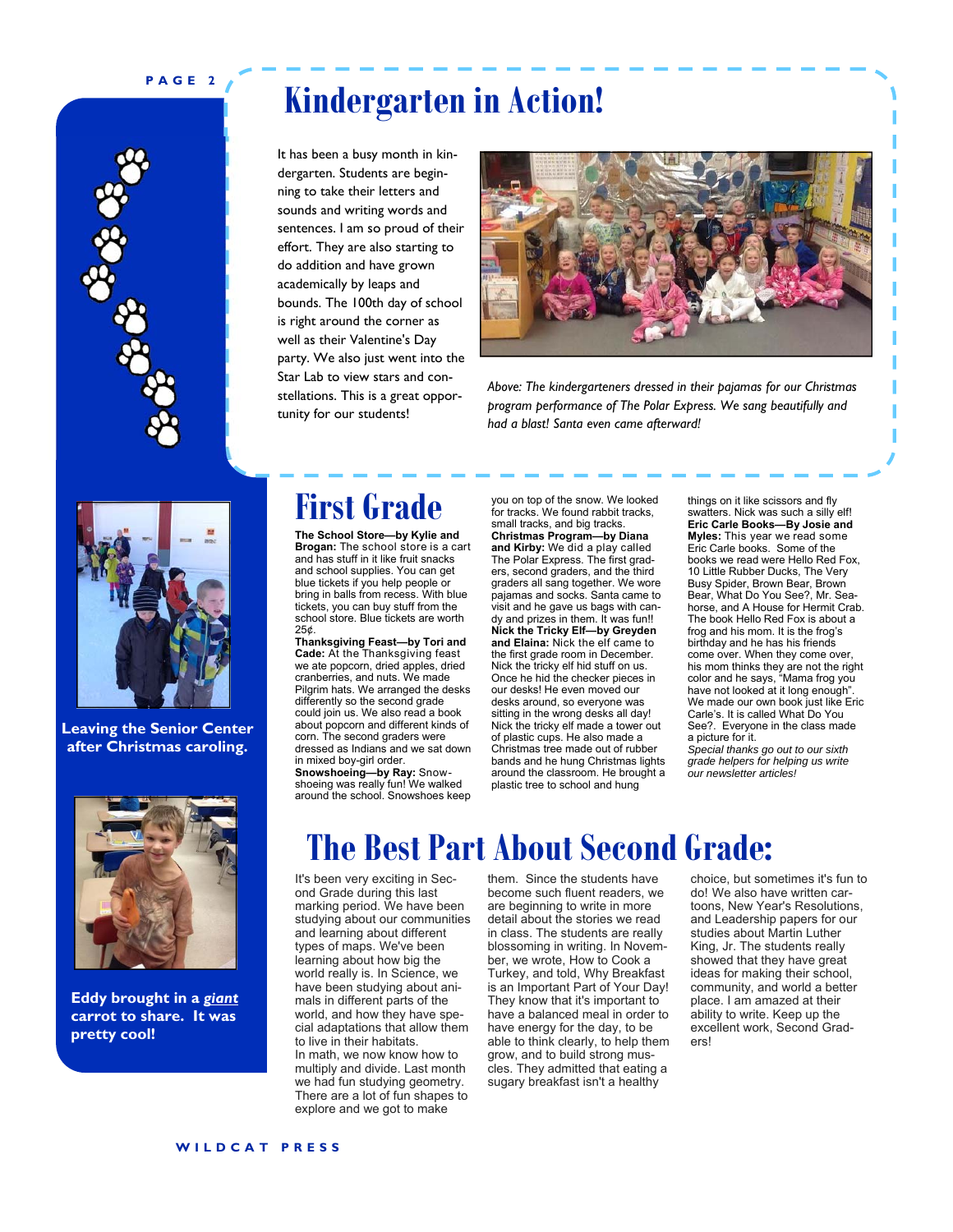### **\*\*News From Grade 3\*\***

Greetings from Grade 3!

After walking the halls of E.B. for nearly three decades, I would like to take the opportunity to thank the residents of Stanton Township for all of their support during my tenure with the school system. I have met many wonderful people since January of 1986 and consider myself blessed to have been a part of such a successful *ideas, energy, and will be*  school.

Whether in the classroom or on the basketball court, I walk away with many fond memories of my time at E.B. and will smile for years to come, thinking back on it all.

I am very happy that Mrs. Jennifer Stone will guide *Grade 3 @ E.B. for the remainder of the school* 

*year. She is full of great an awesome addition to the Holman Family.* 

Thanks for the *Wildcat Memories!*

G.J.T. Ozanich (a.k.a. - Mr. O.)

## **4th Grade: Teaming Up for Reading**

A "cat pride" union was made in the E.B. Holman Elementary gymnasium December 12, 2014. The Finlandia Lions men's hockey team came to surprise the students during their weekly assembly to kick off the reading partnership scheduled to begin in January. The players came in dressed in their jerseys and introduced themselves to the students and staff. Starting in January the hockey players will begin reading to E.B. Holman students

and working on reading comprehension strategies. We are excited about this program and hope that it will create bonds that last well outside the classroom.





Ne'd all like to offer a special E.B. Holman welcome to our fantastic new third grade teacher, Mrs. Jenni Stone!

*Above: The fourth grade class poses for a snapshot with the Finlandia men's hockey team! Go Lions!*



learn.

you believe that we have one full semester behind us? Time flies when you're having fun, I guess... right. It has been an amazing journey so far this year! We are very excited to see what this next semester has in store for us to do and

Speaking of learning, we have recently started a poetry unit in Language Arts, and we are discovering quickly that we have some serious writing talent in this group. I will be sharing some of my personal poetry with the group, and we will experi-

## **Fifth Grade Fun with Mr. LaBonte!**

ment with various styles to find our favorites. We've already written a few Acrostic poems that are finding their way onto the walls in our hallways for everyone to enjoy. I know I certainly enjoy them! Poetry is meant to be read and shared, so keep an eye out for it coming home and see how our class is writing.

The 3rd-5th grades all went skating Wednesday at the dome, and we had a great time! Mr.O was organizing races for anyone that wanted to participate, a group was playing tag, and some were simply enjoying their time on the ice. We will definitely try

to do that again in the near future. It's a nice break from our everyday classroom routine.

On a different note, the whole class asked if they could come up with an idea to decorate the bulletin boards in the classroom, and then actually do it as an art project. The result is wonderful! They worked incredibly well together and made a beautiful outdoor wintry scene to brighten up our class. Thank you very much 5th graders!



*Above: Some of the fifth graders skating together at the Oskar Dome!* 

**WILDCAT PRESS**